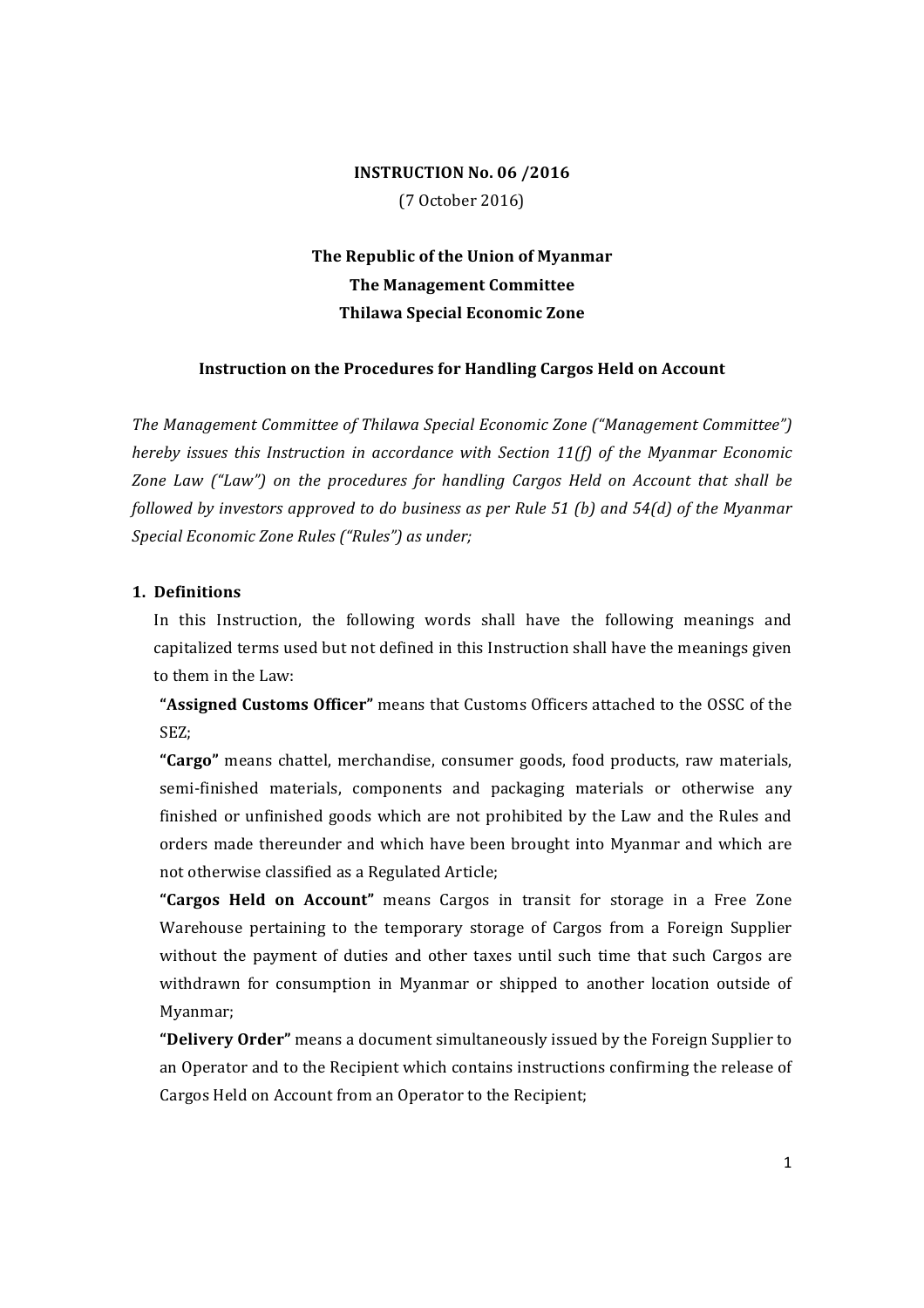**"Deposited Cargos"** means Cargos, except Cargos Held on Account, temporarily stored in a Free Zone Warehouse for the purpose of further processing for export to be added by an Operator before packing, packing before export, or storing until export for any other reason:

**"DTA"** means Domestic Tariff Area outside TSEZ;

**"FCL"** means Full-Container-Load;

**"Free Zone Warehouse"** means a warehouse owned and operated by an Operator located in the Thilawa Special Economic Zone for the purpose of storage of Deposited Cargos and/or Cargos Held on Account and/or other purposes as approved by the Management Committee. Whole premise and building or a part of these if clearly delineated as Free Zone Warehouse part shall be an area or territory which is deemed to be situated outside the country as defined in the Article  $3$  (i) of the Myanmar Special Economic Zone Law;

**"Foreign Supplier"** means a foreign person or entity, whether or not doing business in Myanmar, which has shipped Cargos into Myanmar for the purpose of storing the Cargos as Cargos Held on Account in a Free Zone Warehouse;

**"FZB"** means a Business which is provided with the same privileges as a Business located in a Free Zone, when a SEZ is not demarcated as a Free Zone and a Promotion Zone as stipulated in the Law and Rules:

"LCL" means Less-than-Container load:

**"Operator"** means an Investor approved to do businesses in the TSEZ as per Rule 54 (d) of the Rules and owns and operates a Free Zone Warehouse:

"OSSC" means the One-Stop Service Center of the TSEZ

**"Other Business"** means a Business which is provided with the same privileges as a Business located in a Promotion Zone, when a SEZ is not demarcated as a Free Zone and a Promotion Zone as stipulated in the Law and Rules;

"Recipient" means the person or entity named in a Delivery Order, who is entitled to receive the Cargos Held on Account in a Promotion Zone or DTA, and is deemed to be the actual importer of such Cargos, and as such, will be liable to undertake and complete Import Customs Clearance to be withdrawn from a Free Zone Warehouse;

**"Regulated Cargos"** means any Cargo which requires special clearance as may be prescribed under relevant laws in Myanmar or by relevant authorities of Myanmar for importation into Myanmar, including 4-wheel and 2-wheel vehicles, regulated food products, pharmaceutical products, alcohol, tobacco, cigarettes, and other products,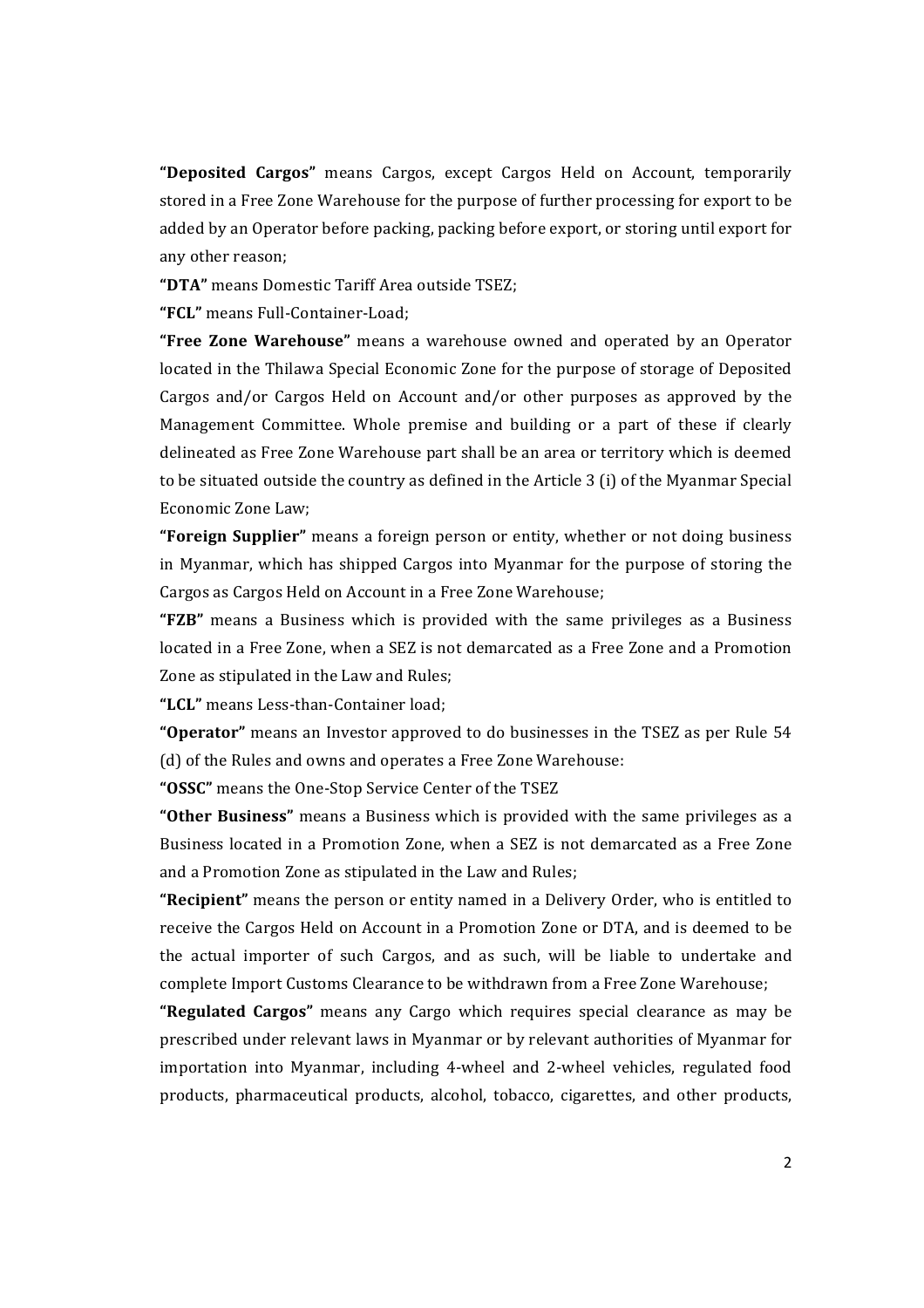except explosives, the importation of which is specifically regulated by relevant Ministries;

"Ship-back" means the shipment of Cargos Held on Account for a destination outside of Myanmar without having entered or imported into Myanmar;

**"Supporting Documents"** means documents prescribed by the Customs Section of OSSC of Thilawa SEZ and approved by the Management Committee to complete the importation or Ship-back of the Cargos, and includes waybills, invoices, packing lists and other similar documentation:

"TSEZ" means the Thilawa Special Economic Zone.

### **2. Approval of Entry of Cargos Held on Account into TSEZ**

An Operator who intends to receive Cargos Held on Account from Foreign Shipper for storage shall submit a report detailing such Cargos, including an information of Foreign Supplier and quantity of cargos, to the Management Committee and obtain its prior approval of entry of such Cargos into TSEZ.

No used or reconditioned or refurbished 4-wheel and 2-wheel vehicles shall be allowed to be shipped to and stored in TSEZ as Cargos Held on Account.

## **3. Transportation of Cargos Held on Account from port of entry to a Free Zone Warehouse**

- a. Cargos Held on Account to be deposited in a Free Zone Warehouse will not undergo Import Customs Clearance at the Port of Arrival, in accordance with the Paragraph 22 and 134 of Myanmar Special Economic Zone Rules and undergo Import Customs Clearance at Customs Section of OSSC before they may be released to the Recipient from a Free Zone Warehouse.
	- (1) Declarant shall submit an application for bonded transportation to the Customs Section of OSSC.
	- (2) For FCL shipments, the Customs Department officer at the Port of Arrival shall seal the Container to be used for the transport of the Cargos.
	- (3) For LCL and Air Shipments, the Customs Department officer at the Port of Arrival shall seal the corresponding Container in the same manner as prescribed for FCL shipments, ensuring, however, that the packages are transported intact from the Port of Arrival to the Free Zone Warehouse.
- b. The transportation of such Cargos bound for a Free Zone Warehouse shall not be considered an Import from Overseas and such Cargos shall not be subject to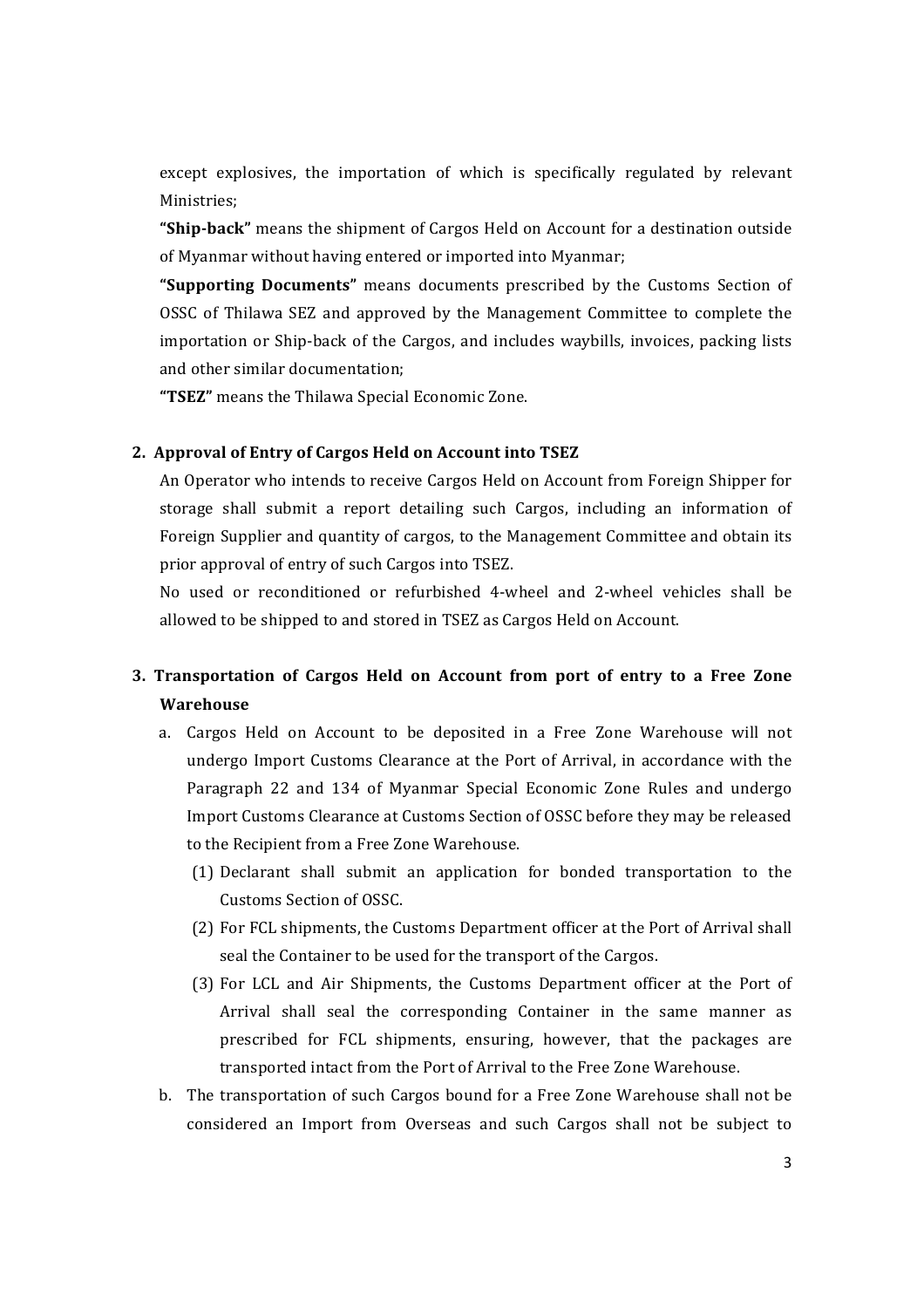assessment for duties upon entry to the TSEZ or upon storage in a Free Zone Warehouse. However, Containers entering the TSEZ may be subject to inspection by officials of the Customs of OSSC for security purpose.

Upon receipt of the Container for entry to the TSEZ, an Operator (by itself or through its agent, with the cooperation of the Foreign Supplier's Customs Broker, if necessary) shall present the following documents to the Customs Section of OSSC for review:

- (1) Free Zone Warehouse Form:
- (2) Original invoice relating to the shipment either in paper-based or electronic form;
- (3) Original Packing List relating to the shipment either in paper-based or electronic form; and
- (4) Bill of Lading or Air Waybill relating to the shipment.

Containers bound for a Free Zone Warehouse which are unsealed or seals of which have been broken shall not be allowed entry into the TSEZ, and will be subject to further investigation by the Customs Section of OSSC. A report of such incident will be provided to an Operator as soon as practicable. The Customs Section of OSSC may inspect Cargos contained in unsealed Containers or in Containers whose seals have been broken, take necessary actions in accordance with the Customs procedures and release them only after the payment of appropriate import duties and taxes.

#### **4. Deposit and storage at a Free Zone Warehouse**

- a. Upon arrival of the Cargos Held on Account at TSEZ, the Customs Section of OSSC shall confirm that the Containers bearing such Cargos are properly sealed. Upon such confirmation, an Operator may proceed to unseal the Containers and conduct its own examination of the Cargos to be deposited. In doing so, an Operator can undertake the necessary measures to examine and document the Cargos, and may, where necessary, take pictures thereof.
- b. Only Cargos contained in the proper case or receptacle can be stored in the individual storage units in a Free Zone Warehouse, and only in the appropriate area of storage.
- c. There shall be no restriction on the period of storage of Cargos Held on Account or any other cargo as approved by the Management Committee in the Free Zone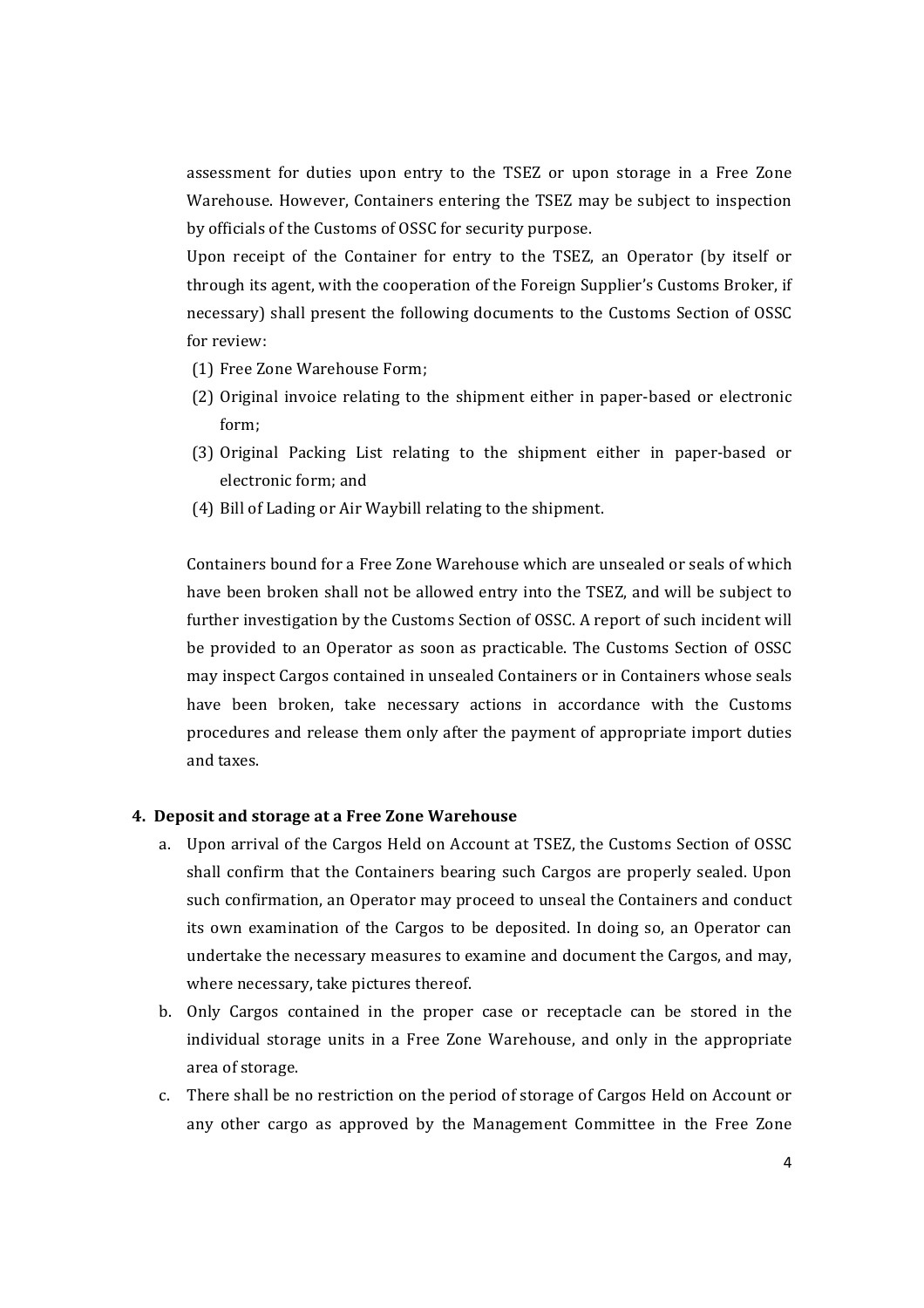Warehouse, however, maximum period of storage of Cargos in the Promotion Zone Warehouse is three years.

- d. If the Deposited Cargos are of a perishable or otherwise flammable in nature that, by their continued storage at a Free Zone Warehouse, will deteriorate greatly in value or may be liable to injure other persons or property, an Operator may take the following actions and precautions:
	- (1) An Operator will notify the Foreign Supplier or anybody who deposits cargos as is reasonable and possible under the circumstances, to remove the Cargos from a Free Zone Warehouse.
	- (2) If the Foreign Supplier or anybody who deposits cargo fails to remove or fails to cause the removal of the Cargos, an Operator shall be responsible for removal of Cargos.

# **5.** Release or withdrawal of Cargos Held on Account for use or consumption in **Myanmar**

- a. Recipient requesting for the release of Cargos Held on Account for use or consumption in Myanmar must submit the following documents to the Customs Section of OSSC:
	- (1) Delivery Order duly signed and executed by the Foreign Supplier
	- (2) Import Declaration (FORM-CT2)
	- (3) Free Zone Warehouse Form
	- (4) Original Invoice relating to the shipment either in paper-based or electronic form
	- (5) Original Packing List relating to the shipment either in paper-based or electronic form
	- (6) Original Import License duly issued by the Ministry of Commerce either in paper-based or electronic form
- b. The Delivery Order must contain the following information:
	- (1) Name and particulars of the Recipient;
	- (2) Description of the Cargos Held on Account to be released to the Recipient which should include the following information:
		- i. Country of origin
		- ii. Date when the items were received by an Operator
		- iii. HS code; and,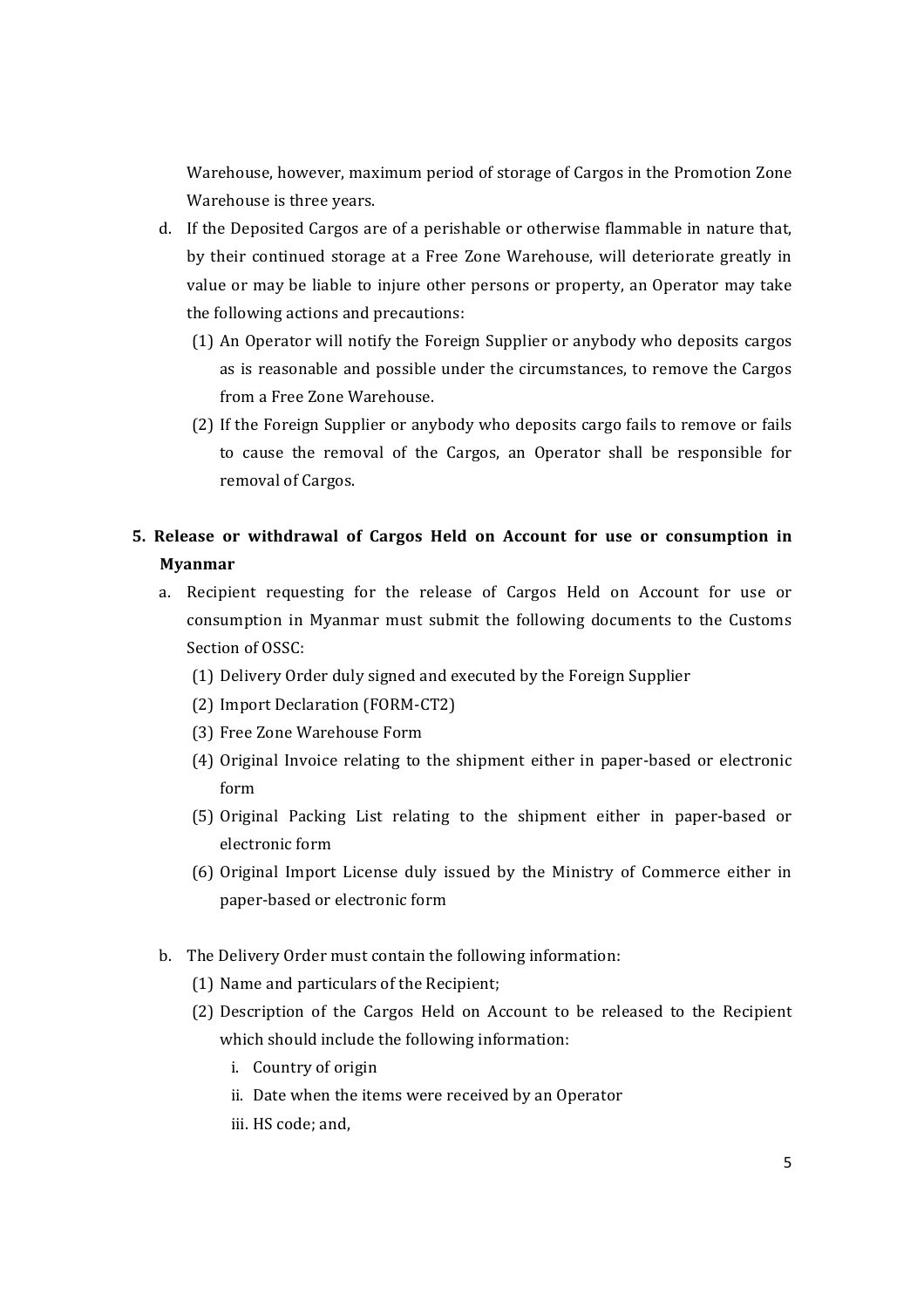(3) Quantity of the Cargos Held on Account to be released to the Recipient.

- c. Persons receiving the Cargos Held on Account on behalf of the Recipient must present the following documents, and failing to do so will warrant the withholding of the items from release:
	- (1) Duplicate original copy of the Delivery Order issued by the Foreign Supplier;
	- (2) Government issued identification (*e.g.*, National Registration Card, or other identification); and,
	- (3) Authorization letter from the Recipient authorizing the persons to receive delivery of the Cargos Held on Account.

Persons who present the above-listed documents shall be presumed to be the due and rightful representatives of the Recipient, and an Operator shall be held free and harmless for the release of the Cargos to the Persons presenting such documents accordingly.

- d. Cargos Held on Account must first complete Import Customs Clearance before they may be released from a Free Zone Warehouse to the Recipient. In doing so, an Operator is allowed to take samples of Cargos Held on Account and provide such samples to the Customs Section of OSSC for the purposes of completing the Import Customs Clearance.
- e. Upon completing Import Customs Clearance, an Operator will release the Cargos Held on Account subject of the Delivery Order to the Recipient, who will acknowledge receipt of the same.

### **6. Ship-back of Cargos Held on Account without use or consumption in Myanmar**

- a. If the Cargos Held on Account cannot be imported into Myanmar, due to the fact that they do not meet the requirements set out in relevant laws and regulations outside TSEZ or any other reason, these Cargos Held on Account shall be released for Ship-back either at the Foreign Supplier's or Operator's account.
- b. Parties requesting for the release of Cargos Held on Account for Ship-back without use or consumption in Myanmar must submit the following documents to the Customs Section of OSSC:
	- (1) Cover Letter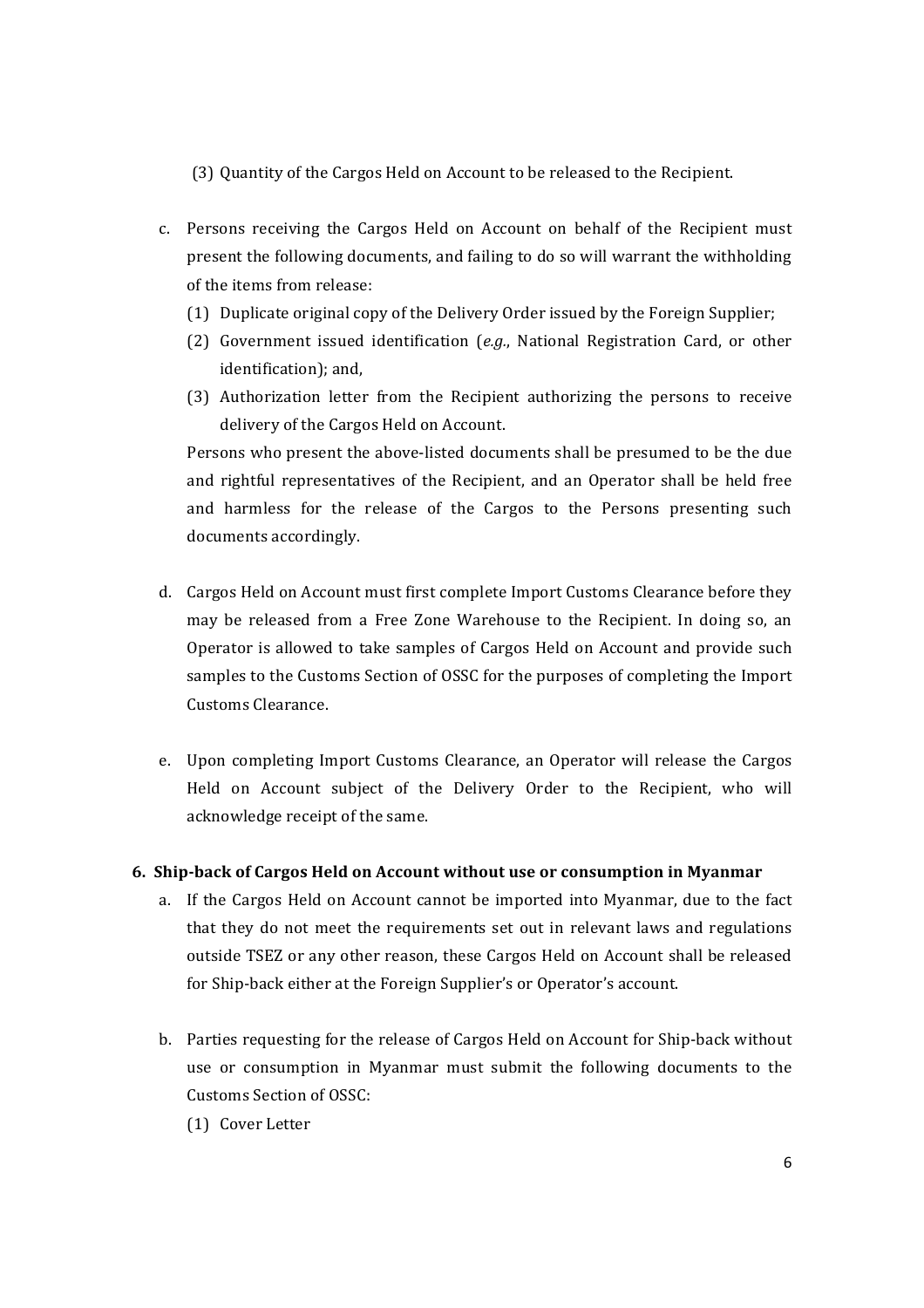- (2) Delivery Order
- (3) Free Zone Warehouse Form
- (4) Original invoice relating to the shipment either in paper-based or electronic form
- (5) Original Packing List relating to the shipment either in paper-based or electronic form
- c. Upon clearance from the Customs Section of OSSC, an Operator shall release the Cargos Held on Account intended for Ship-back to the Foreign Supplier or its duly designated Customs Agent in preparation for transport to the Port of Departure.
- d. Before releasing the Cargos for Ship-back, the Assigned Customs Officer shall seal the shipment.
- e. The Customs officer at the Port of Departure shall receive the sealed Container and prepare the same for Ship-back. Cargos bound for Ship-back which are unsealed or seals of which have been broken shall be withheld exportation, and will be subject to further investigation by the Customs. A report of such incident will be provided to an Operator as soon as practicable.
- f. No customs duties or taxes shall be assessed for Cargos of a Free Zone Warehouse cleared for Ship-back, in accordance with the Myanmar Special Economic Zone Law and Rules.

### **7. Sale and disposal of Cargos Held on Account by an Operator**

- a. In the event of a public or private sale of the Cargos Held on Account for any reason, the same can be undertaken by an Operator with or without prior advertisement, provided that in all cases, the proceeds of the sale shall apply as follows and which shall be satisfied strictly in the following order:
	- (1) Firstly: To any amount due in relation to the importation of the Cargos held on Account, including all taxes and duties due for the importation thereof; and
	- (2) Finally, and only after item (1) above has been satisfied: To the account of an Operator.

It is the responsibility of the successful buyer at the public or private sale to ensure that the appropriate taxes and duties are duly paid, and the importation of Cargo is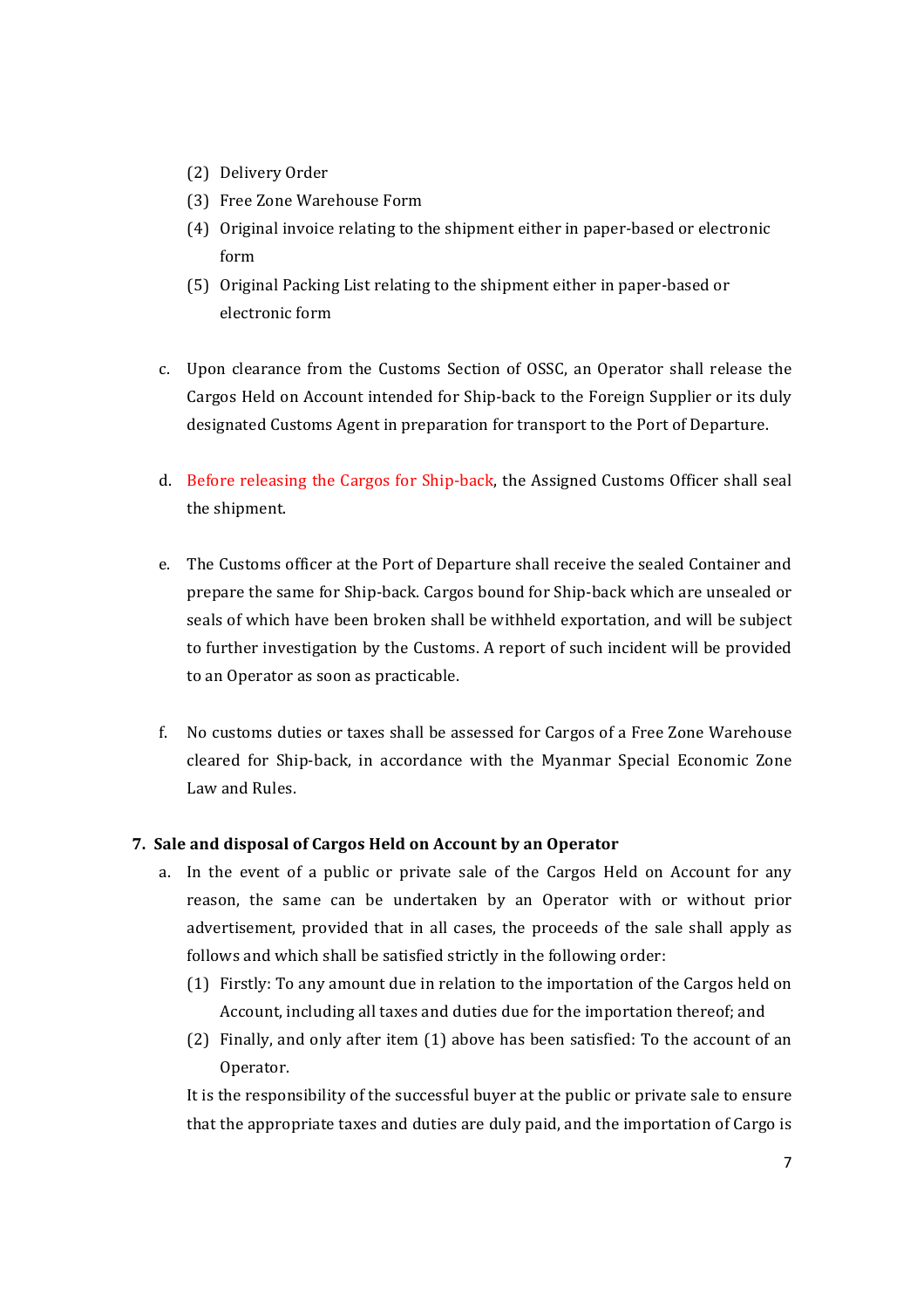carried out in accordance with Myanmar Special Economic Zone Law and Rules and only when the buyer possesses an Import License duly issued by Ministry of Commerce. 

- b. Where an Operator is entitled to dispose of the Cargos Held on Account, an Operator shall do so in the following manner:
	- (1) Prior to disposal, the Customs Section of OSSC shall inspect such Cargos and make a report on the nature, condition, state and/or quantity of the Cargos in which the Customs shall either concur with the decision of an Operator to dispose of the Cargos or prevent the disposal of the Cargos;
	- (2) Subject to clearance from the Customs Section of OSSC, an Operator must dispose of the Cargos in a manner consistent with the Myanmar Special Economic Zone Law and Rules; and
	- (3) Where the Cargos are of hazardous character and the disposal cannot be made by conventional means, an Operator shall procure the services of experts or specialized contractors for the proper disposal thereof.
- c. In all cases, an Operator shall have the option to dispose of the Cargos Held on Account even after having availed of the option to sell the Cargos.

### **8. Regulated Cargos**

- a. The handling, transport, storage, importation and Ship-back of Regulated Cargos, which are Cargos Held on Account, shall be subject to the limitations and restrictions as provided for under applicable laws and regulations in Myanmar or imposed by relevant ministries.
- b. Shipments consisting, or partly consisting, of such Regulated Cargos shall be subject to examination by the Customs Section of OSSC as such prior to entry into the TSEZ. To obtain clearance, an Operator (by itself or through its constituted transportation representative, with the cooperation of the Foreign Supplier's Customs Agent, if necessary) shall present the documents listed in Section 2 (b), with the addition that an Operator (by itself or through its constituted transportation representative, with the cooperation of the Foreign Supplier's Customs Agent, if necessary) must also submit an undertaking that such Regulated Cargos are packaged, marked, labelled or otherwise prepared, or otherwise that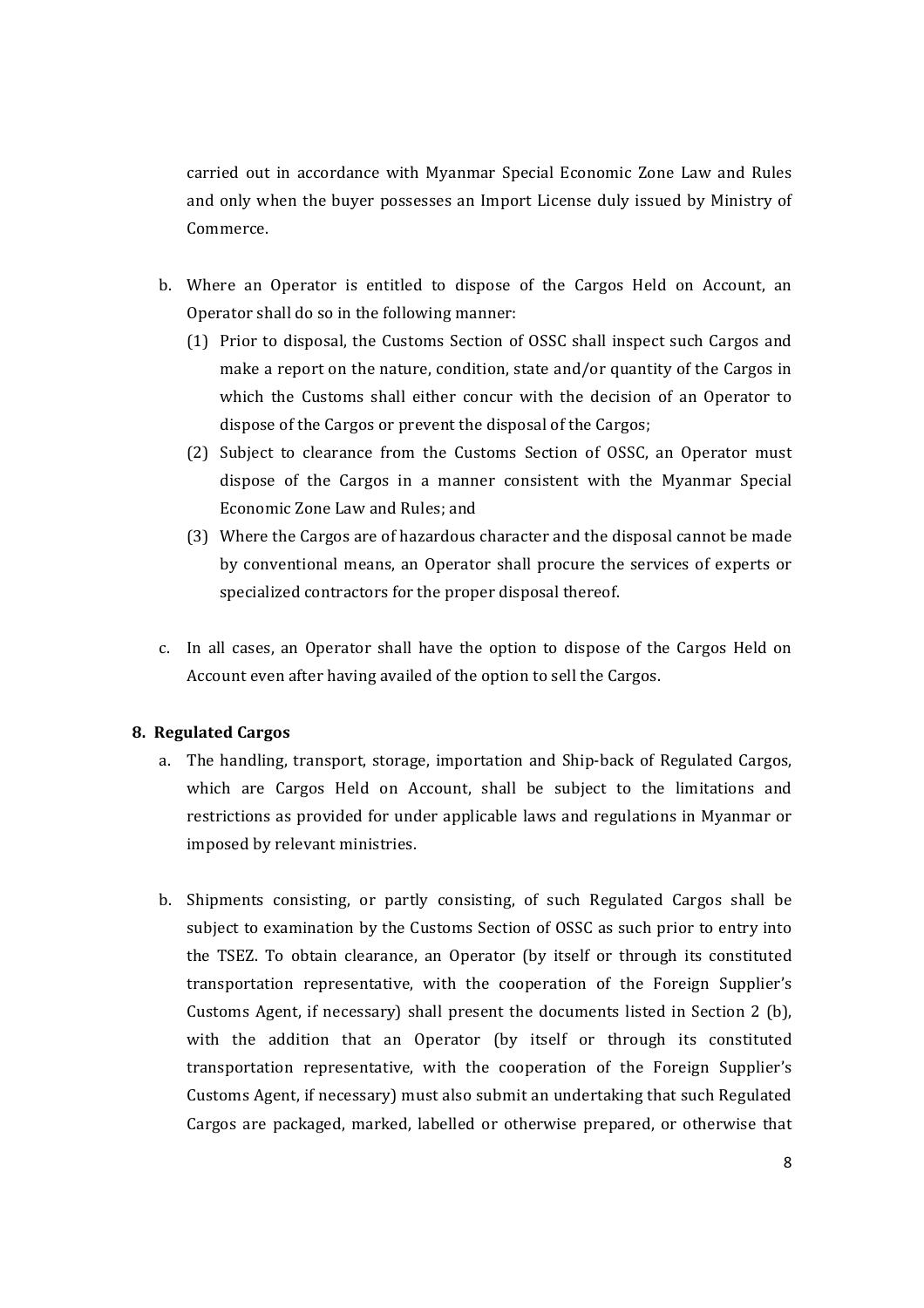the Cargos will be packaged, marked, labelled and prepared by the Foreign Supplier, in accordance with the relevant laws and regulations in Myanmar.

- c. If such Regulated Cargos cannot be imported into Myanmar, due to incompliance with relevant laws and regulations outside TSEZ, Operator shall release them for Ship-back either at sole cost of Foreign Supplier or Operator.
- d. Regulated Cargos shall be stored only using receptacles specifically designed to store and hold such Regulated Cargos, and only in specially designated areas of a Free Zone Warehouse. These specially designated areas shall be so chosen to allow constant monitoring and surveillance by an Operator, reduce the risk of contamination between the Regulated Cargos and the other Cargos which are in storage, and where warranted, to allow the easy and immediate inspection by the Customs and other related Section of OSSC.
- e. The release of Regulated Cargos for importation into Myanmar shall be subject to the requirements listed in Section 4 provided that, as an additional requirement, the Recipient must provide an appropriate import license allowing the importation of said Regulated Cargos.
- f. In receiving the Regulated Cargos, which are Cargos Held on Account, the Recipient must provide receptacles and transportation that can sufficiently and adequately contain the Regulated Cargos. The Customs Section of OSSC and an Operator is authorized to withhold delivery of the Regulated Cargos where it is apparent that the Recipient has failed to provide the adequate steps to handle and transport the Regulated Cargos.

### **9. Obligations of an Operator of a Free Zone Warehouse**

a. An Operator, in the absence of some lawful excuse, shall deliver the Cargos Held on Account to the Recipient, following the completion of the Import Customs Clearance, the presentation of Supporting Documents by the Recipient including the Delivery Order, and all other processes as may be required under this Instruction.